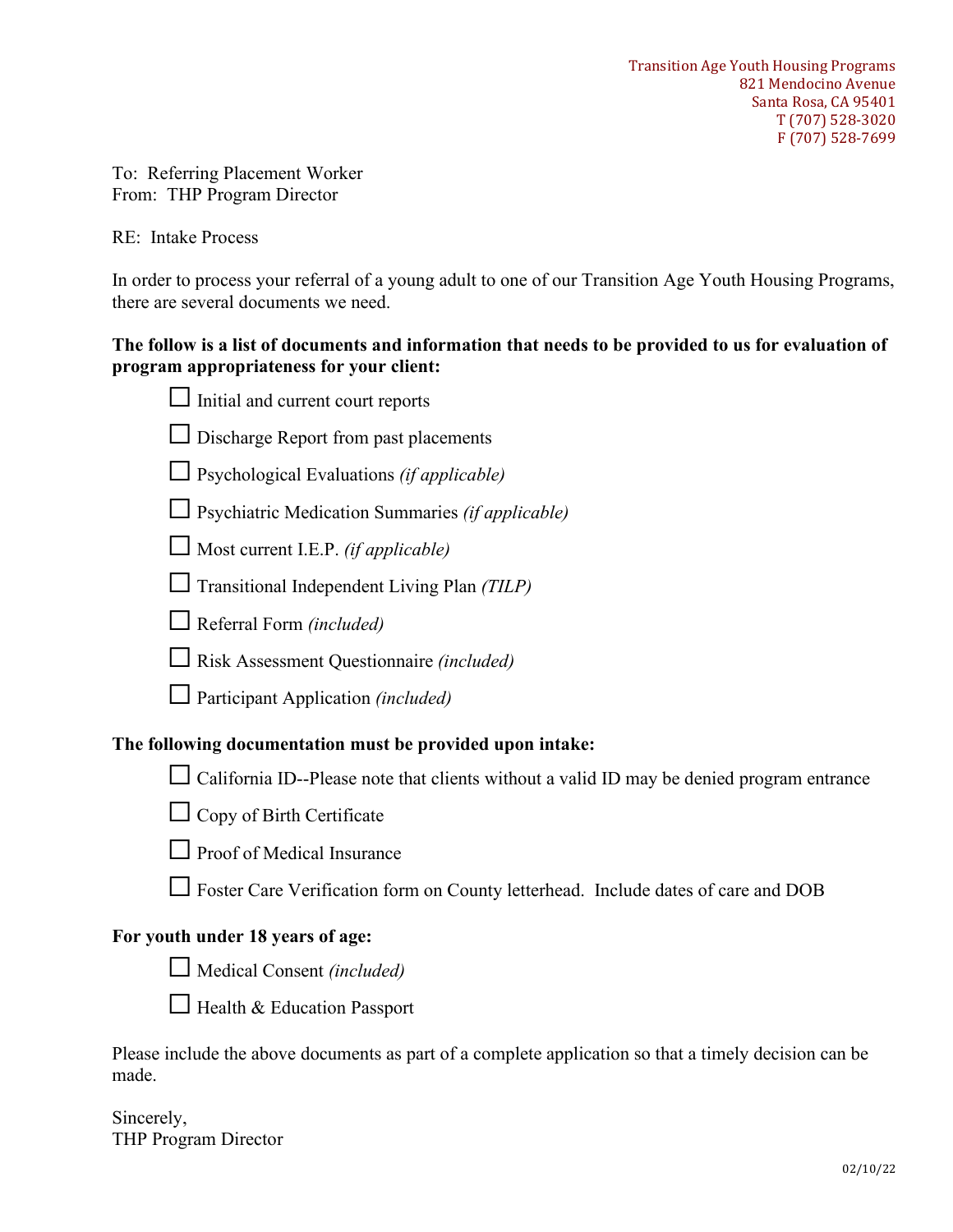

Referral Form Transitional Housing Programs

077-THPP

| <b>Date of Referral</b>                                                                                                                                                                            |                                             | <b>Referred by</b>                                      | <b>Phone Number</b>            |                                                |                    | Program                  |  |
|----------------------------------------------------------------------------------------------------------------------------------------------------------------------------------------------------|---------------------------------------------|---------------------------------------------------------|--------------------------------|------------------------------------------------|--------------------|--------------------------|--|
|                                                                                                                                                                                                    |                                             |                                                         |                                |                                                | <b>THPP</b>        | THP+FC<br>$\sqcap$ THP+  |  |
|                                                                                                                                                                                                    |                                             | <b>Youth Information</b>                                |                                |                                                |                    |                          |  |
|                                                                                                                                                                                                    | <b>Name</b>                                 |                                                         |                                | <b>Birth Date</b>                              |                    | Age                      |  |
|                                                                                                                                                                                                    |                                             |                                                         |                                |                                                |                    |                          |  |
| Gender                                                                                                                                                                                             |                                             |                                                         | <b>Ethnicity</b>               |                                                | <b>Case Number</b> |                          |  |
|                                                                                                                                                                                                    |                                             |                                                         |                                |                                                |                    |                          |  |
|                                                                                                                                                                                                    |                                             |                                                         | <b>Current Address</b>         |                                                |                    |                          |  |
|                                                                                                                                                                                                    |                                             |                                                         |                                |                                                |                    |                          |  |
|                                                                                                                                                                                                    |                                             | <b>Foster Parent/Group Home Contact (if applicable)</b> |                                |                                                |                    | <b>Phone Number</b>      |  |
|                                                                                                                                                                                                    |                                             |                                                         |                                |                                                |                    |                          |  |
| <b>Other Contact</b><br>(CASA, Therapist, etc)                                                                                                                                                     |                                             | <b>Phone Number</b>                                     |                                | <b>Other Contact</b><br>(CASA, Therapist, etc) |                    | <b>Phone Number</b>      |  |
|                                                                                                                                                                                                    |                                             |                                                         |                                |                                                |                    |                          |  |
| <b>Current School</b>                                                                                                                                                                              |                                             |                                                         | <b>Project Graduation Date</b> |                                                |                    | <b>Employment Status</b> |  |
|                                                                                                                                                                                                    |                                             |                                                         |                                |                                                |                    |                          |  |
|                                                                                                                                                                                                    | <b>Currently Active in ILP</b><br>Yes<br>No |                                                         | <b>ILP Coordinator</b>         |                                                |                    |                          |  |
|                                                                                                                                                                                                    |                                             |                                                         |                                |                                                |                    |                          |  |
| <b>Youth's Strength</b>                                                                                                                                                                            |                                             |                                                         |                                |                                                |                    |                          |  |
|                                                                                                                                                                                                    |                                             | <b>Independent Living Goals</b>                         |                                |                                                |                    |                          |  |
|                                                                                                                                                                                                    |                                             |                                                         |                                |                                                |                    |                          |  |
| Please route referral form to the THP Program Director for review.                                                                                                                                 |                                             |                                                         |                                |                                                |                    |                          |  |
| Competed referrals will be faxed or mailed to:<br><b>TLC Child and Family Services</b><br><b>Attention: Program Director</b><br>821 Mendocino Avenue<br>Santa Rosa, CA 95401<br>Fax (707) 528-7699 |                                             |                                                         |                                |                                                |                    |                          |  |
| 077-THPP                                                                                                                                                                                           |                                             |                                                         |                                |                                                |                    | 10/31/2013               |  |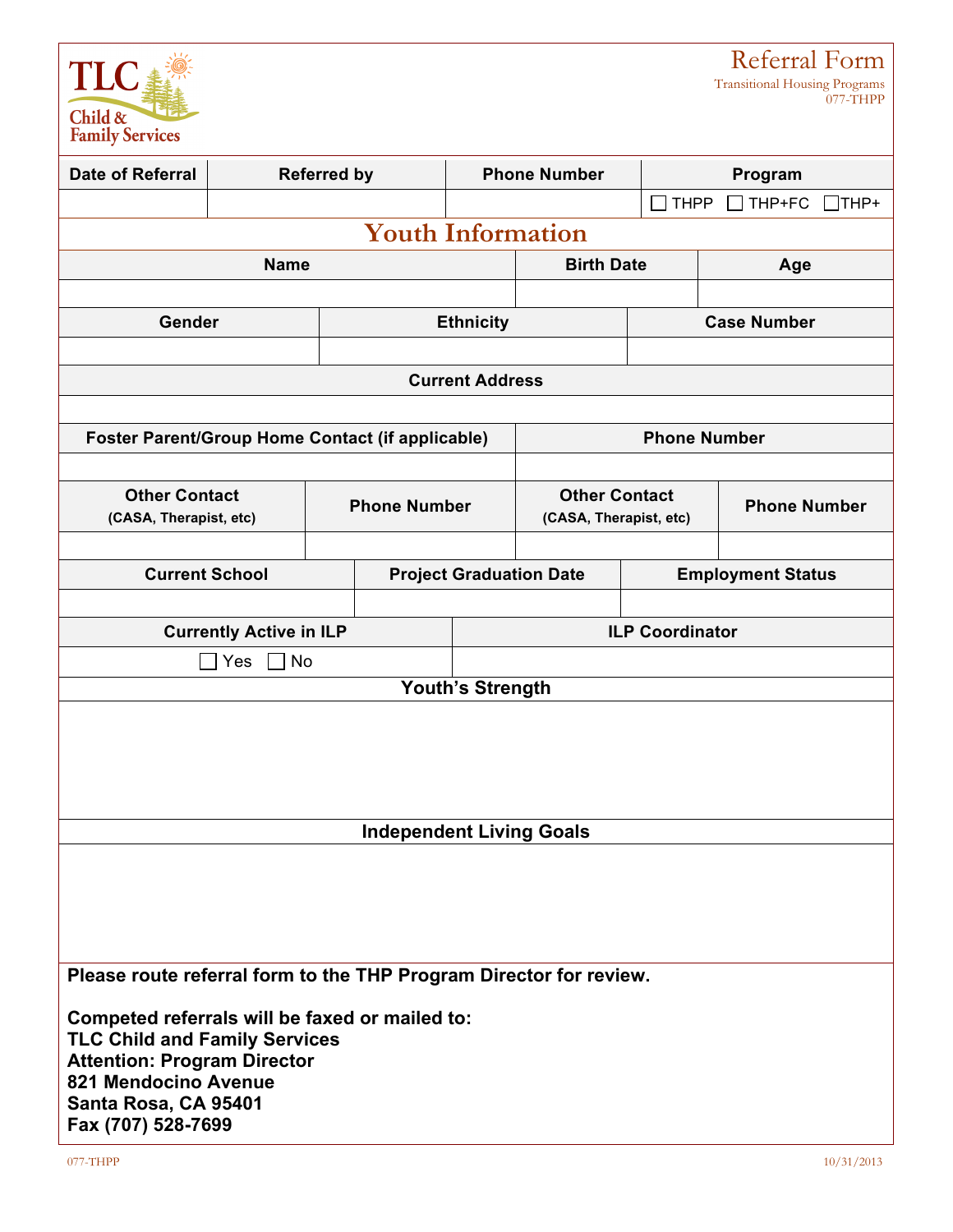

### Risk Assessment **Questionnaire** Transitional Housing Programs 086-THPP

#### *To be completed by the referring party*

**The following questionnaire is designed to assist in identifying specific issues that may affect the placement of and/or services to be provided to prospective participants. Depending upon the needs of the young adult, additional information may need to be gathered prior to the placement of a young adult in the transitional housing program. The questions on this form should be reviewed by the participant's placement worker prior to admission. If the answer to any of the questions on this form is yes; the intake staff will gather information to determine whether or not the transitional housing program will be able to admit the client and meet his/her needs.**

Date:

Name:

| Placement Status: CPS □ Probation □ Mental Health □ |  |  |
|-----------------------------------------------------|--|--|
|-----------------------------------------------------|--|--|

## **A. ABUSE/NEGLECT**

Does the applicant have a history as a victim of any of the following?

| <b>YES</b>                                                        | <b>NO</b> |                                                                                          |  |  |
|-------------------------------------------------------------------|-----------|------------------------------------------------------------------------------------------|--|--|
|                                                                   |           | Physical abuse                                                                           |  |  |
|                                                                   |           | Sexual abuse                                                                             |  |  |
|                                                                   |           | Abandonment                                                                              |  |  |
|                                                                   |           | <b>Emotional abuse</b>                                                                   |  |  |
|                                                                   |           | <b>Neglect</b>                                                                           |  |  |
|                                                                   |           | Medical neglect                                                                          |  |  |
|                                                                   |           | Ritualistic abuse                                                                        |  |  |
|                                                                   |           | Exploitation                                                                             |  |  |
|                                                                   |           | If the answer to any of the above questions is yes, please describe the type and extent: |  |  |
|                                                                   |           |                                                                                          |  |  |
| Any therapy the applicant has received or requires:               |           |                                                                                          |  |  |
|                                                                   |           |                                                                                          |  |  |
|                                                                   |           |                                                                                          |  |  |
|                                                                   |           |                                                                                          |  |  |
| Any special precautions to be taken in the care of the applicant: |           |                                                                                          |  |  |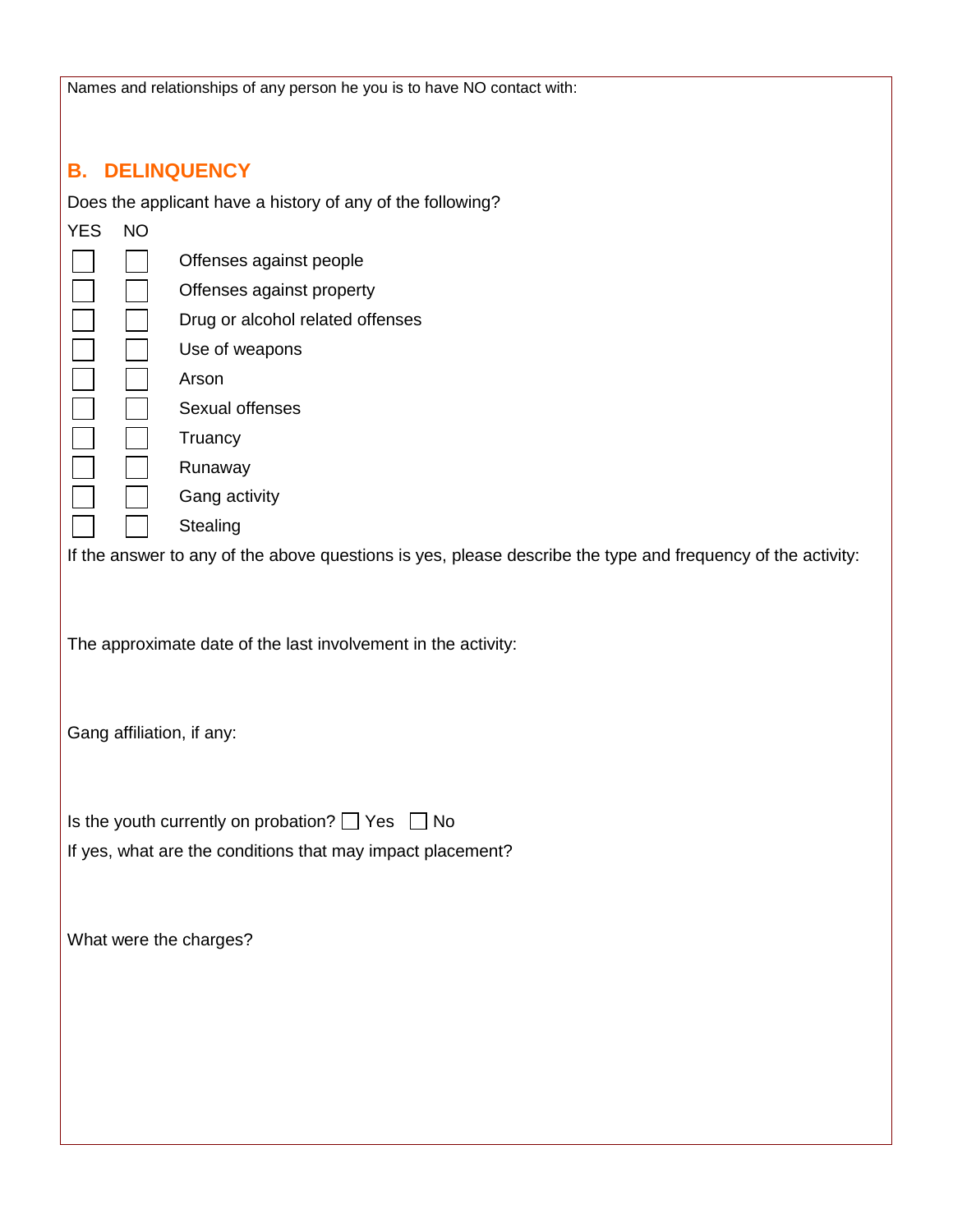| C.                      | <b>Mental/developmental status</b>                                                                                                                                                                                                                                                                                                                                                                                                                                                                          |
|-------------------------|-------------------------------------------------------------------------------------------------------------------------------------------------------------------------------------------------------------------------------------------------------------------------------------------------------------------------------------------------------------------------------------------------------------------------------------------------------------------------------------------------------------|
|                         | Do any of the following apply to the applicant?                                                                                                                                                                                                                                                                                                                                                                                                                                                             |
| <b>YES</b><br><b>NO</b> |                                                                                                                                                                                                                                                                                                                                                                                                                                                                                                             |
|                         | Mental disorder (DSM, current revision, diagnosis)<br>Developmental disability<br>Deficits in self help skills<br>Requires psychotropic medications<br>Special education pupil, certified, Seriously Emotionally Disturbed<br>If the answer to any of the above questions is yes, please provide the pertinent information.<br>Is the applicant eligible for and/or receiving services through a Regional Center? $\vert \vert$  YES   NO<br>If yes, please give the provider name and summary of services: |
|                         | Does the applicant have a DSM diagnosis? If yes, please list any past or current treatment:<br><b>YES</b>                                                                                                                                                                                                                                                                                                                                                                                                   |
|                         | Has the applicant ever been an inpatient of a mental health facility or developmental center? $\vert \vert$ YES<br>If yes, please provide the dates, reasons, and location of hospitalizations:                                                                                                                                                                                                                                                                                                             |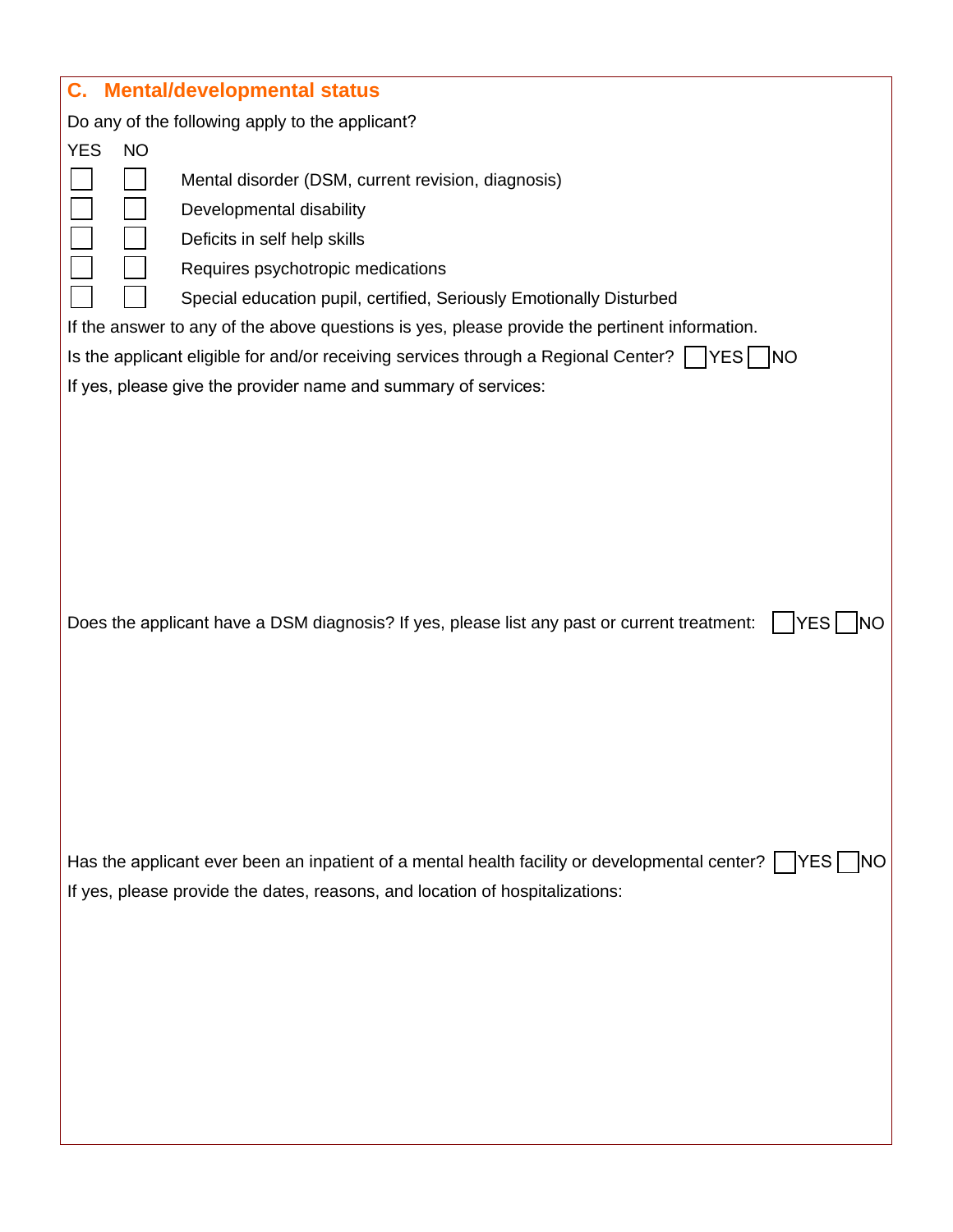# **D. HEALTH STATUS**

Applicant's primary physician's name and phone:

Applicant's therapist's name and phone:

| Does the applicant use any prescription medications? $\Box$ YES $\Box$ NO |  |
|---------------------------------------------------------------------------|--|
| If yes, please list prescription:                                         |  |

Does the applicant have any of the following?

| YES | <b>NO</b>                                                                                         |
|-----|---------------------------------------------------------------------------------------------------|
|     | Asthma                                                                                            |
|     | Epilepsy                                                                                          |
|     | Allergies                                                                                         |
|     | <b>Diabetes</b>                                                                                   |
|     | Eating disorder                                                                                   |
|     | Visual impairment                                                                                 |
|     | Hearing impairment                                                                                |
|     | Infectious disease                                                                                |
|     | Special diet                                                                                      |
|     | Pregnancy                                                                                         |
|     | Chronic medical conditions                                                                        |
|     | Are you experiencing any pain                                                                     |
|     | <b>Physical limitations</b>                                                                       |
|     | If the answer to any of the above is yes, please describe the type and severity of the condition: |
|     |                                                                                                   |
|     |                                                                                                   |
|     |                                                                                                   |
|     | The treatment the applicant is receiving for the condition:                                       |
|     |                                                                                                   |
|     |                                                                                                   |
|     | Any limitations due to the condition:                                                             |
|     |                                                                                                   |
|     |                                                                                                   |
|     | Any special services required due to the condition:                                               |
|     |                                                                                                   |
|     |                                                                                                   |
|     |                                                                                                   |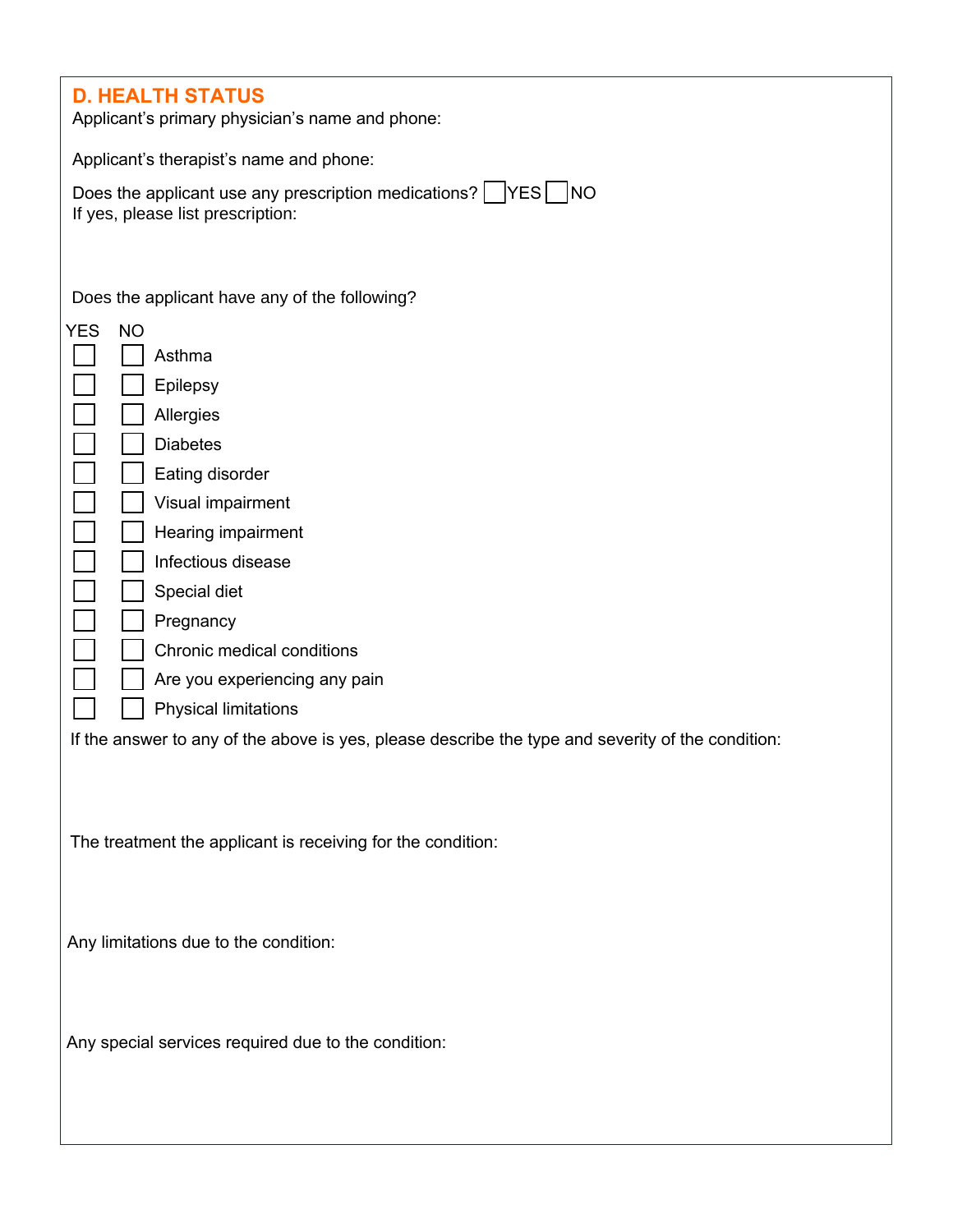| <b>E. ALCOHOL/DRUG USE</b>                                                 |  |  |  |  |
|----------------------------------------------------------------------------|--|--|--|--|
| Does the applicant have a history of drug or alcohol use?                  |  |  |  |  |
| <b>YES</b><br><b>NO</b>                                                    |  |  |  |  |
|                                                                            |  |  |  |  |
| If yes, please describe the types of drugs, alcohol or inhalants used:     |  |  |  |  |
|                                                                            |  |  |  |  |
|                                                                            |  |  |  |  |
| Frequency of use:                                                          |  |  |  |  |
| Are there any current concerns regarding the use of drugs or alcohol?      |  |  |  |  |
| <b>NO</b><br><b>YES</b>                                                    |  |  |  |  |
|                                                                            |  |  |  |  |
| If the answer to any of the above is yes, please describe.                 |  |  |  |  |
|                                                                            |  |  |  |  |
|                                                                            |  |  |  |  |
| <b>BEHAVIORS</b><br>F. .                                                   |  |  |  |  |
| Does the applicant have a history of any of the following?<br><b>NO</b>    |  |  |  |  |
| <b>YES</b>                                                                 |  |  |  |  |
| 1. Non-compliance<br>2. Resistance to authority                            |  |  |  |  |
| 3. Temper tantrums                                                         |  |  |  |  |
| 4. Verbal abusiveness                                                      |  |  |  |  |
| 5. Self-harm or suicide attempts                                           |  |  |  |  |
| 6. Restlessness or hyperactivity                                           |  |  |  |  |
| 7. Depression or withdrawal                                                |  |  |  |  |
| 8. Anxiety                                                                 |  |  |  |  |
| 9. Lying                                                                   |  |  |  |  |
| 10. Inappropriate sexual behavior                                          |  |  |  |  |
| 11. Medication non-compliance                                              |  |  |  |  |
| 12. Refusal of medical treatment                                           |  |  |  |  |
| If the answer to any of the above is yes, please describe the behavior(s): |  |  |  |  |
|                                                                            |  |  |  |  |
|                                                                            |  |  |  |  |
| The frequency and duration of the behavior(s):                             |  |  |  |  |
|                                                                            |  |  |  |  |
|                                                                            |  |  |  |  |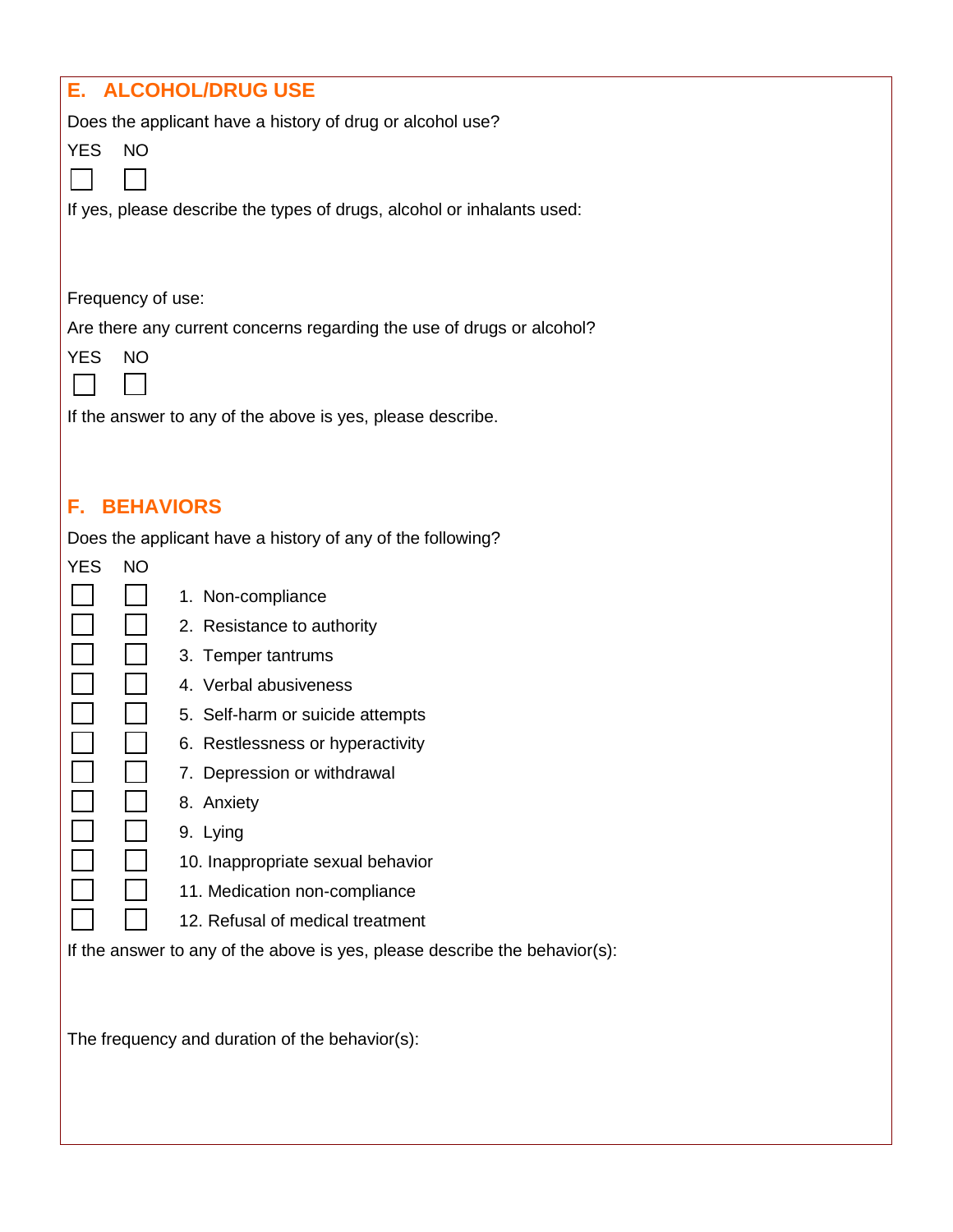The approximate date of the last occurrence of the behavior(s):

Anything that seems to trigger the behavior(s):

Strategies to deal with the behavior(s):

\_\_\_\_\_\_\_\_\_\_\_\_\_\_\_\_\_\_\_\_\_\_\_\_\_\_\_\_\_\_\_\_\_\_\_\_\_\_\_\_ \_\_\_\_\_\_\_\_\_\_\_\_\_\_\_\_\_\_\_\_\_\_\_\_\_\_\_\_\_\_\_ Name of professional filling out this form Date

\_\_\_\_\_\_\_\_\_\_\_\_\_\_\_\_\_\_\_\_\_\_\_\_\_\_\_\_\_\_\_\_\_\_\_\_\_\_\_\_ Signature of professional filling out this form